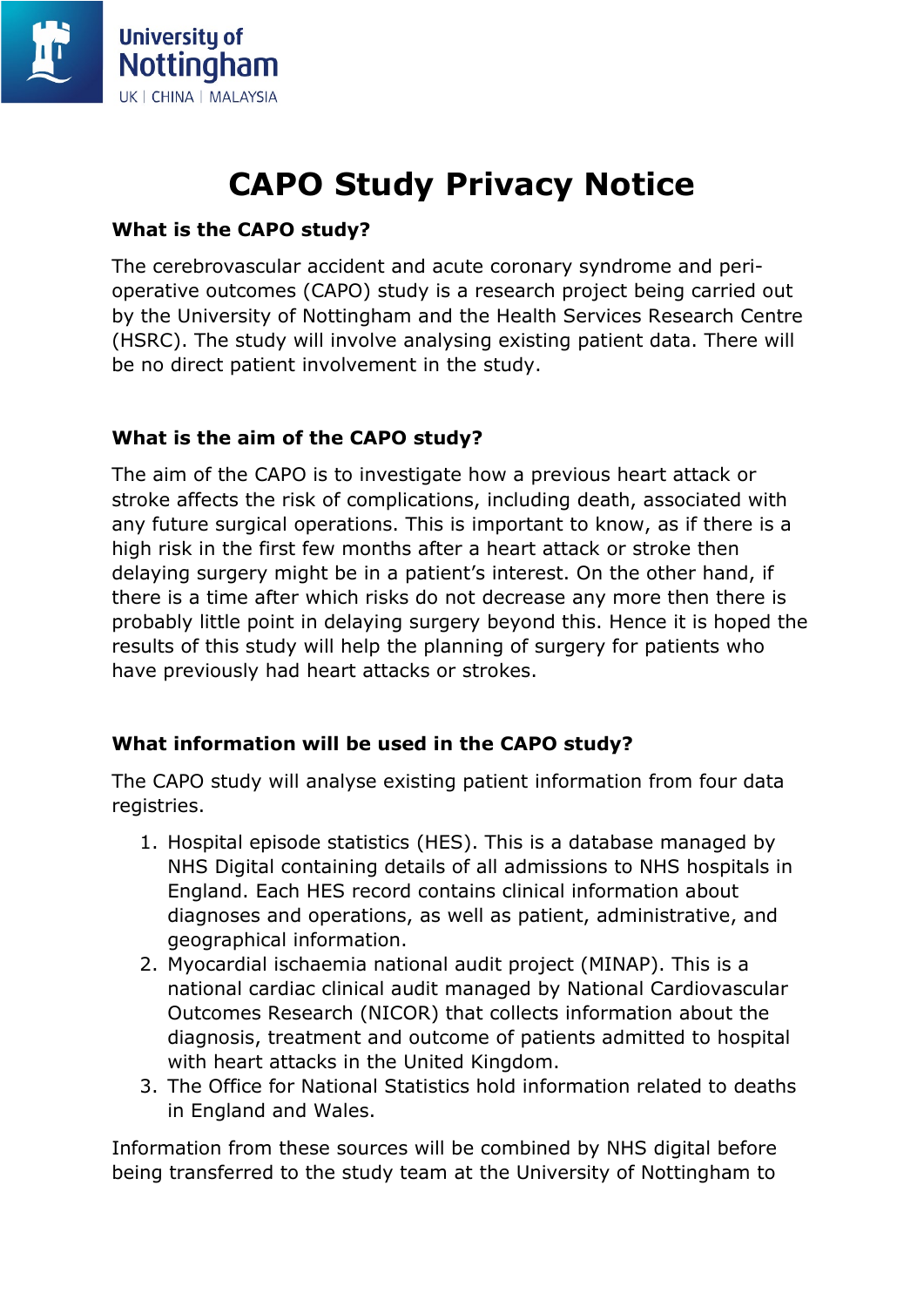analyse it. NHS digital will be able to identify individual patients while they combine the data. The study team at the University of Nottingham will not be able to identify individual patients from the combined data they receive.

The study will use data from these sources for any patient who had an operation in England between 2007 and 2017. Data from these patients will be used regardless of whether they had a previous heart attack or stroke.

## **Legal basis for processing personal data**

Under GDPR the following legal bases apply: processing is necessary for the performance of a task carried out in the public interest or in the exercise of official authority vested in the controller (Article 6(1)(e)) and processing is necessary for reasons of public interest in the area of public health such as protecting against serious cross-border threats to health or ensuring high standards of quality and safety of health care and medicinal products or medical devices (Article 9 (2)(i)).

Under Common Law Duty of Confidentiality (CLD), CAPO uses Section 251 as its legal basis to meet the CLDC.

CAPO currently has approval under Section 251 for NHS digital to use identifiable patient information to create the study data set (CAG reference: 19/CAG/0013).

More information on section 251 is available here: [https://www.hra.nhs.uk/about-us/committees-and](https://www.hra.nhs.uk/about-us/committees-and-services/confidentiality-advisory-group/legal-frameworks/)[services/confidentiality-advisory-group/legal-frameworks/](https://www.hra.nhs.uk/about-us/committees-and-services/confidentiality-advisory-group/legal-frameworks/)

The rationale for this is that data used in the study will be collected from approximately 44 million patient episodes. It would therefore not be feasible to ask all patients whose data will be used in the study for their consent.

#### **How we protect your data**

Both NHS Digital and the University of Nottingham takes the security of your data seriously. In order to prevent unauthorised access or disclosure, we have put in place suitable physical, electronic and managerial procedures to safeguard and secure the information used in the study.

CAPO Study Privacy Notice Version 2.2 7/9/2020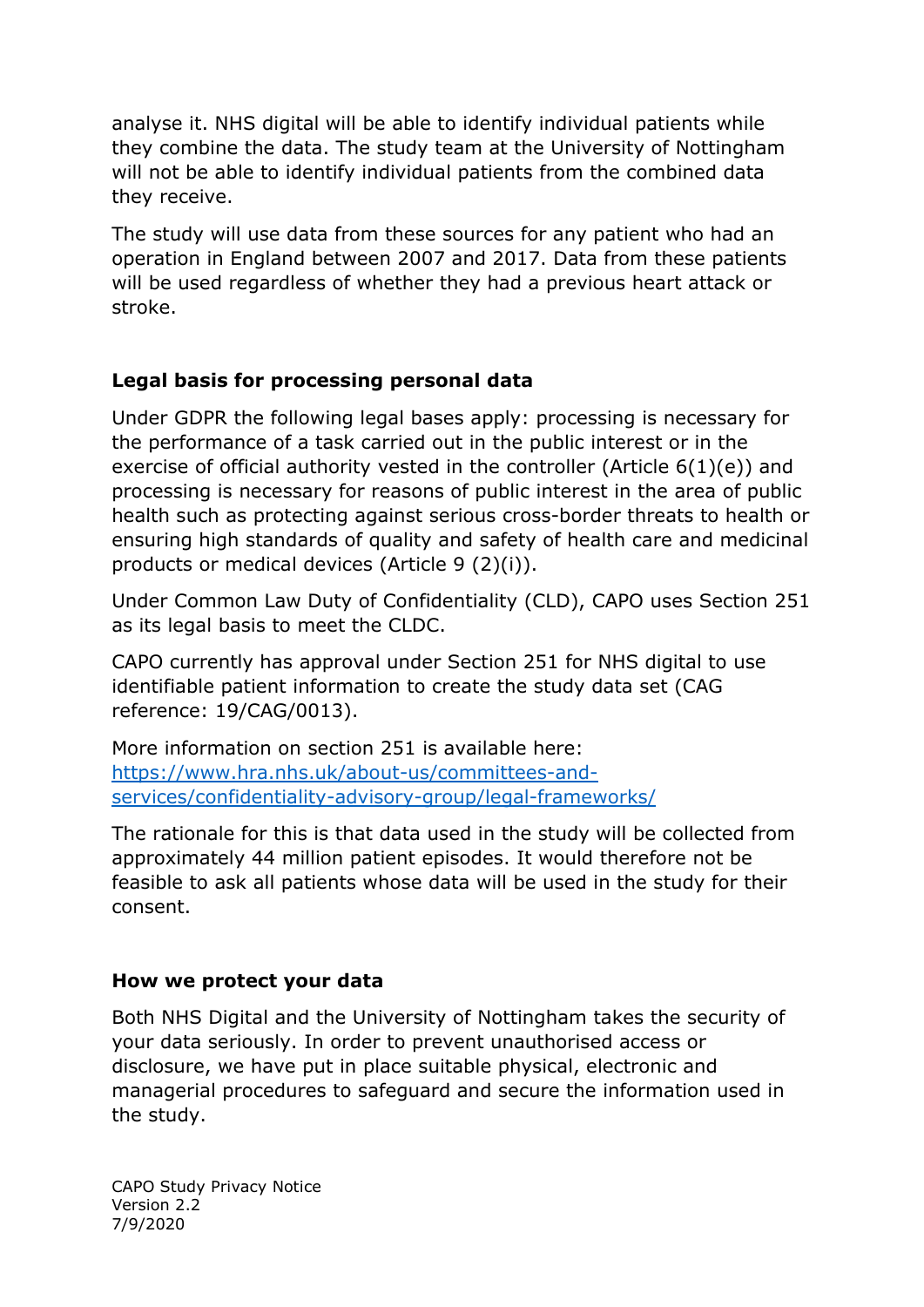The CAPO team are based at the University of Nottingham. The University of Nottingham conforms to General Data Protection Regulation (GDPR) and other legislation that relates to the use of patient data, and has strict safeguards in place to safeguard patient information. The data held by the University of Nottingham will be stored on a secure computer to which only authorised study team members have access. The IT system has various levels of security built into it, including:

- ID password security: the data is stored on a password protected system, which prevents unauthorised users gaining access.
- The stored data files are encrypted.

The data will be held by the University of Nottingham for 3 years for analysis. After this period the data will be destroyed.

No data will be transferred outside the University of Nottingham including to any third countries or international organisations.

Data will not be used in profiling or automated decision-making.

# **Patient confidentiality and level of data used in the study**

NHS digital will process identifiable patient information to combine the data from the different data sources. Once the data has been combined NHS digital will convert the data into a pseudoanonymised format, with individual patients only distinguished by a computer-generated sequence of numbers. The original identifiable data will be destroyed.

This pseudoanonymised data will then be transferred to the study team at the University of Nottingham. They will not be able to identify any individuals from the data. The University of Nottingham will be the data controller of the pseudoanonymised linked dataset.

The results of the study will be published in the form of aggregated data. There will be no reference to data on an individual patient level.

## **Who is the data controller for the study data?**

The University of Nottingham will be the data controller for the pseudoanonymised linked dataset.

University of Nottingham, University Park, Nottingham, NG7 2RD. Phone 0115 9515151.

The University of Nottingham's Data Protection Officer (DPO) is Mr Simon Gill, he can be reached at [dpo@nottingham.ac.uk.](mailto:dpo@nottingham.ac.uk)

CAPO Study Privacy Notice Version 2.2 7/9/2020